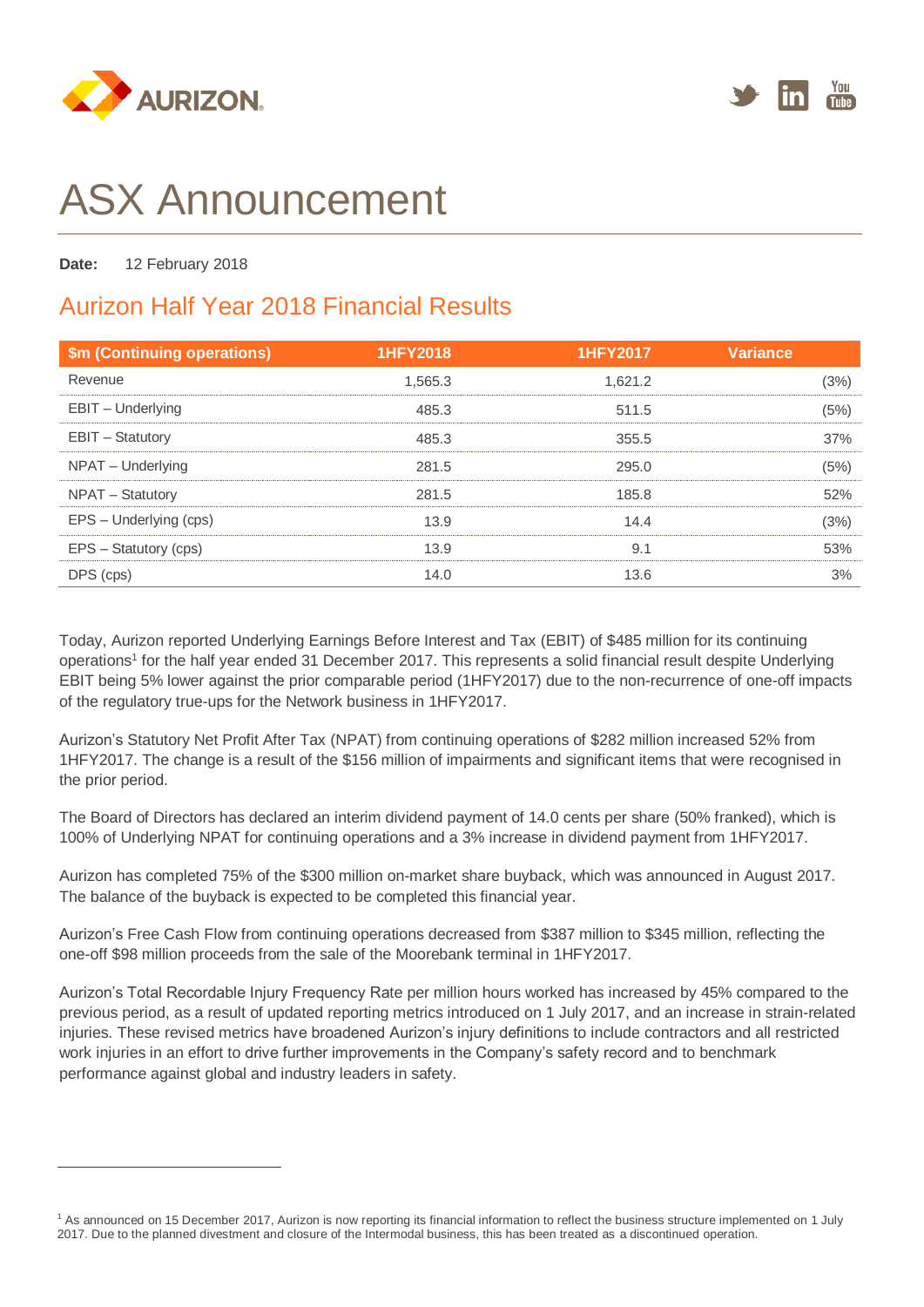Aurizon achieved \$42 million in sustainable transformation benefits in 1HFY2018. Aurizon remains on track to reach its three-year transformation target of \$380 million having delivered more than \$302 million of benefits since 1 July 2015. The target \$380 million will include the benefit of removing \$48 million of losses in the Intermodal business.

## Commentary from Managing Director & CEO, Andrew Harding

"During the half, Board and management have maintained a sharp focus on the key priorities highlighted to the market in 2017 and this is reflected in today's solid results.

The loss-making Intermodal Interstate business was closed as planned in December 2017; we are on track to deliver on our three-year transformation target of \$380 million; and we are 75% complete with the \$300 million buyback, and will complete the balance by June.

We have returned \$688 million to shareholders since January 2017, and the Board announced an interim dividend today of 14.0 cents per share from the Company's continuing operations.

We are realising improved operational and customer service performance through our simplified business unit structure that came into effect in July, together with relocation of more roles in our very capable workforce to regional hubs. Continuing the momentum of continuous improvement is fundamental to delivering on our FY2018 targets.

## Coal

The operating and financial performance of the Coal business remains solid as we see continuing strong demand for Australian metallurgical and thermal coal, with a healthy commodity pricing environment for Australian producers.

Aurizon continues to grow haulage tonnes with new and existing customers, with tonnes increasing 2% in Central Queensland and 12% in New South Wales and South East Queensland during the half. What is particularly encouraging from an industry perspective is new tonnes coming into the market with the impending opening of MACH Energy's Mt Pleasant Mine in the Hunter Valley and QCoal's Byerwen metallurgical coal mine in Queensland's Bowen Basin. Both are new contracts for Aurizon with a ramp-up to a tonnage level of up to 18 million tonnes per annum.

While demand has improved, a competitive haulage market is putting some pressure on contract prices. However, by leveraging innovation, scale and synergies, Aurizon continues to grow volume and value for shareholders with commercial returns on coal haulage contracts. Transformation efforts underway will drive further productivity improvement and cost competitiveness.

# Bulk

The turnaround plan for Bulk, detailed to the market in mid-2017 as part of the Freight Review, is gaining traction. There have been cost reductions and operational reforms, such as our improved on time performance of the Kalgoorlie Freighter. We have started hauling zinc concentrate for MMG in North West Queensland and have secured a 10-year contract renewal with Cement Australia in Central Queensland.

# Network

Operationally the Network business has performed strongly, with a 3% improvement in volumes to 116.6 million tonnes for the half (112.9 million tonnes in 1HFY2017) highlighting the recovery in throughput after Cyclone Debbie. Network revenue is down reflecting the one off regulatory true-up from UT4 in 1HFY2017.

The outstanding issue is the extremely disappointing Draft Decision for UT5 that was issued by the Queensland Competition Authority (QCA) in December.

Our detailed review has confirmed that the Draft Decision contains fundamental errors and flawed logic. Aurizon will make a detailed submission by the 12 March 2018 deadline. Unfortunately, Aurizon cannot wait for the QCA Final Decision (expected later this year) to implement changes given the significant commercial impacts which, under the QCA process, are retrospective to 1 July 2017.